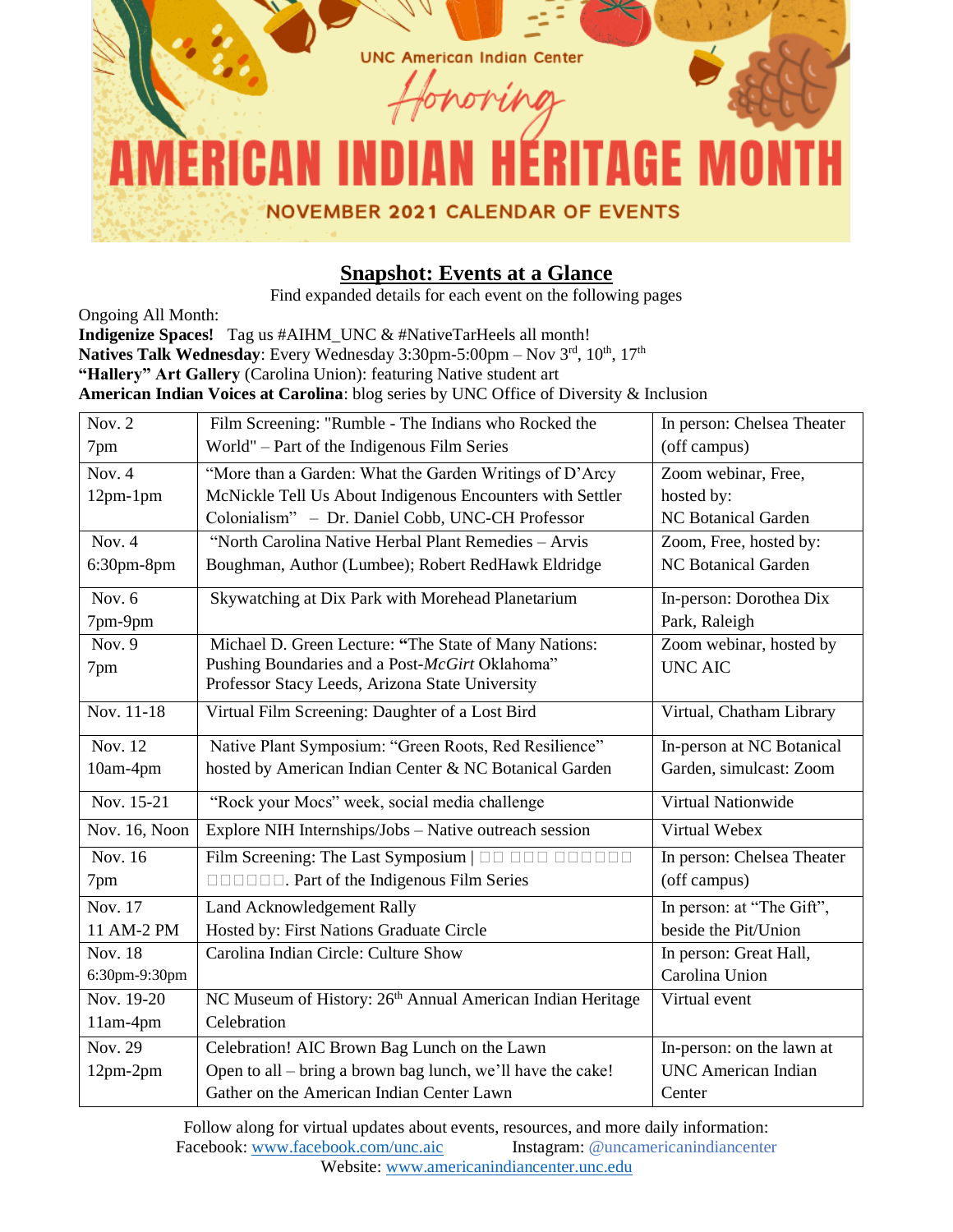# **Ongoing Events/Opportunities:**

# All month: **Indigenize Spaces!** Tag us #AIHM\_UNC #NativeTarHeels all month!

We are still here! Post on social media with the hashtag **#AIHM\_UNC** and **#NativeTarHeels** of you wearing your ribbon skirt/shirt, Regalia, beadwork, feathers, wrapped up in your quilt, or a video of you sewing, beading, cooking, singing, drumming, dancing, gardening/gathering, showing off your artwork, speaking your Native language, or sharing however you express your Indigeneity! You can also introduce yourself and your Tribal Nation to celebrate the diversity of Native communities we represent across campus. We will be reposting submissions on our Instagram @uncamericanindiancenter & Facebook [www.facebook.com/unc.aic](http://www.facebook.com/unc.aic)

### **Natives Talk Wednesday**: Every Wednesday 3:30pm-5:00pm – Nov. 3<sup>rd</sup>, 10<sup>th</sup>, 17<sup>th</sup>

An intentional space \***for Native people by Native people**\*, a drop-in virtual discussion group for Indigenous folks around UNC Campus and wider community to be able to come together and be in community while safely distancing. We will be checking in on each other, sharing the good medicine of fellowship, and having general discussion/celebration among our Native communities.

Meet us for a drop-in discussion:<https://unc.zoom.us/j/5155312268>

# **"Hallery" Art Gallery** (Carolina Union): Native Student Art

For American Indian Heritage Month, the Hallery will be prioritizing and highlighting art from Carolina Indian Circle and other Native students around campus. Art will be displayed in the Hallery in the bottom of Carolina Union.

### **American Indian Voices at Carolina**

Blog series by UNC Office of Diversity & Inclusion, [www.diversity.unc.edu](http://www.diversity.unc.edu/)

American Indian Voices at Carolina is a feature series with the purpose to provide an outlet for American Indian students, faculty, and staff at Carolina to voice their perspectives and share their experiences about their heritage, culture, pride, and how they are navigating issues on campus and beyond. This is a part of the Office of Diversity and Inclusion's "Voices at Carolina" series.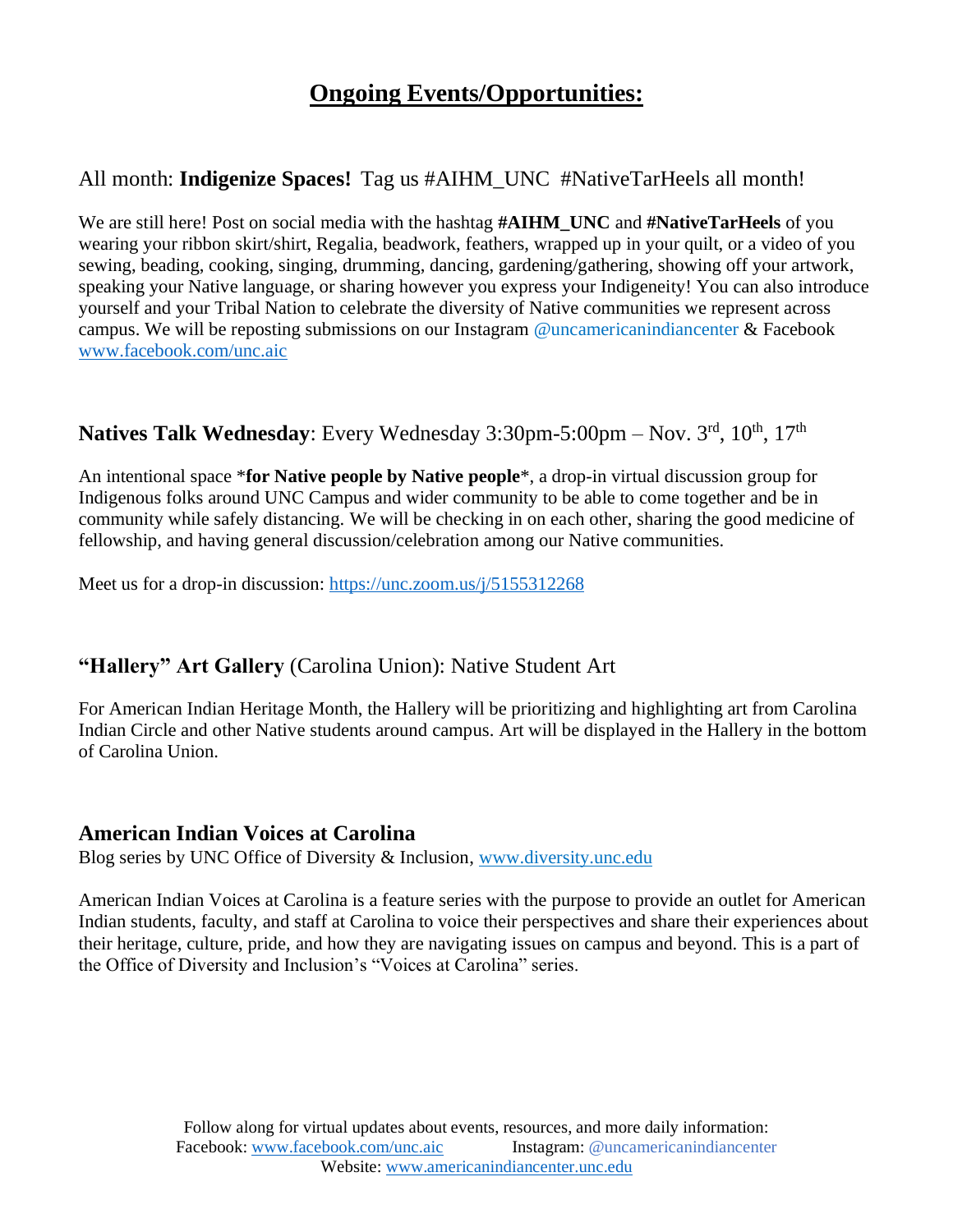# **Calendar of Events**:

### Nov. 2, 7:00pm: **Film Screening: "Rumble – The Indians who Rocked the World"**

Chelsea Theatre (off campus) – 1129 Weaver Dairy Rd Suite AB, Chapel Hill, NC 27514 \*requires proof of vaccination or negative Covid test results to enter

<https://nclatinamericanfilmfestival.org/image-language-body-indigenous-films-at-the-chelsea/> <https://thechelseatheater.org/>

Part of the series: IMAGE, LANGUAGE & BODY. Indigenous Films at the Chelsea Theater.

This revelatory documentary brings to light the profound and overlooked influence of Indigenous people on popular music in North America. Focusing on music icons like Link Wray, Jimi Hendrix, Buffy Sainte-Marie, Taboo (The Black Eyed Peas), Charley Patton, Mildred Bailey, Jesse Ed Davis, Robbie Robertson, and Randy Castillo, RUMBLE: The Indians Who Rocked the World shows how these pioneering Native American musicians helped shape the soundtracks of our lives. The idea for RUMBLE came about when guitarist Stevie Salas, an Apache Indian and one of the film's Executive Producers, realized that no one outside of the music business knew about the profound contribution of these Native musicians. Winner of a Special Jury Award for Masterful Storytelling at the 2017 Sundance Film Festival.

Dir. by Catherine Bainbridge and Alfonso Maiorana. 2017. 112 minutes.

### Nov. 4, 12:00pm-1:00pm: **Virtual Lunchbox Talk: "More than a Garden: What the Garden Writings of D'Arcy McNickle Tell Us About Indigenous Encounters with Settler Colonialism"**

Speaker: Dr. Daniel Cobb, Professor of American Studies, UNC Chapel Hill

Zoom webinar, Free, \$5 suggested donation Pre-registration required Hosted by: NC Botanical Garden Event page, information, registration: [https://reg.abcsignup.com/reg/event\\_page.aspx?ek=0005-0014-](https://reg.abcsignup.com/reg/event_page.aspx?ek=0005-0014-2ae1071ea1cc4683a8c02579eed20c09) [2ae1071ea1cc4683a8c02579eed20c09](https://reg.abcsignup.com/reg/event_page.aspx?ek=0005-0014-2ae1071ea1cc4683a8c02579eed20c09)

Description: D'Arcy McNickle (1904-1977) is one of the twentieth century's most important American Indian writers, intellectuals, and political actors. In addition to authoring several classic works of fiction and history, he played a vital role in reforming federal Indian policy and cultivating a generation of young activists from the 1930s to the early 1970s. While much has been written about his novels, the diary he kept during these years has been almost completely overlooked. At first glance, it doesn't tell the stories scholars expect to hear about his life—a life typically cast as "a search for identity between Indian and white worlds." This talk takes a closer look at his garden writing—one of the things that has caused the diary to be dismissed—and finds in it a crucial window into not only his experiential world but also one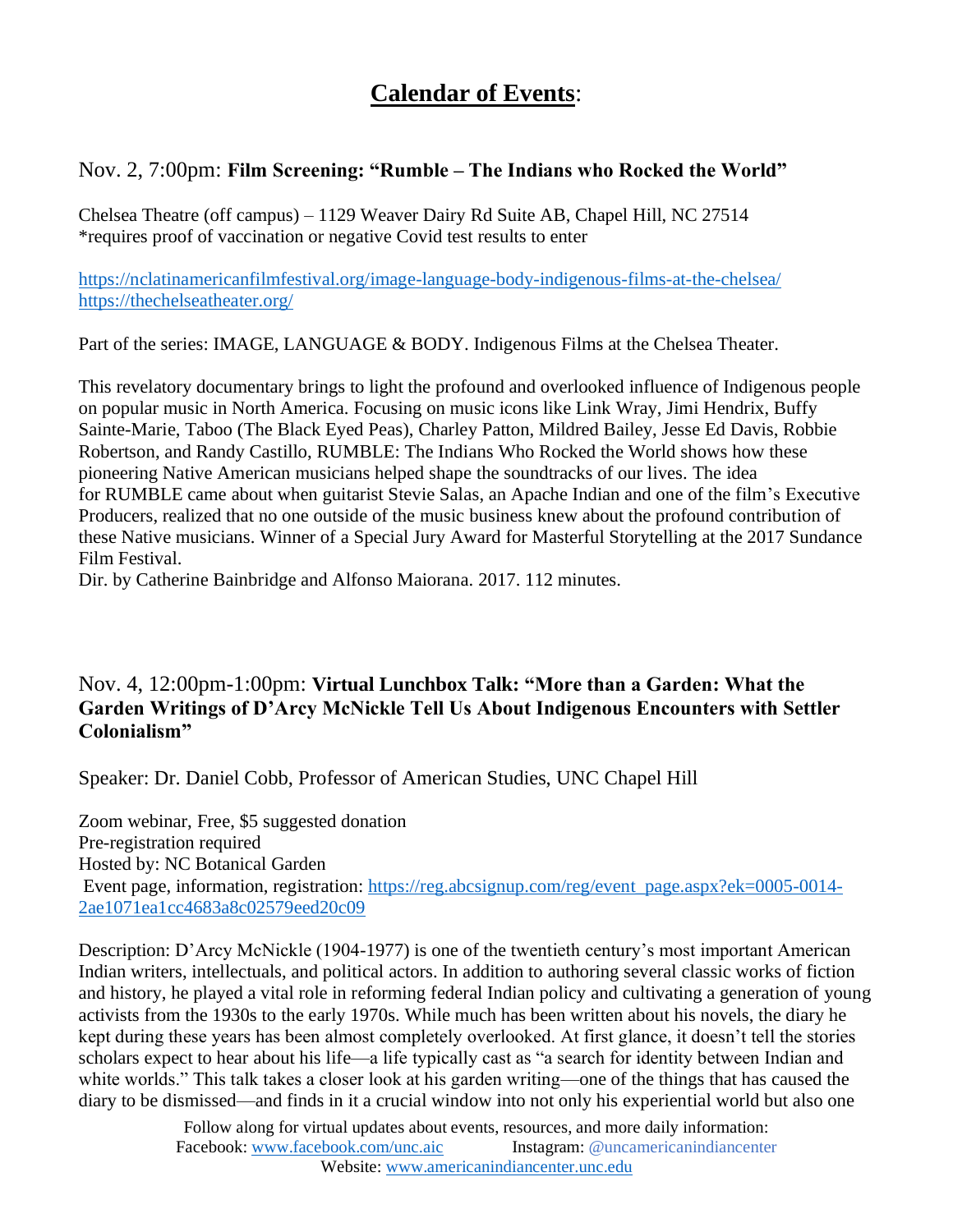Indigenous person's means of grappling with settler colonialism. In these ways, we will see that McNickle's garden writing is about "more than a garden."

Daniel M. Cobb is a Professor of American Studies at the University of North Carolina at Chapel Hill. An award-winning writer and teacher, he is the author of numerous books, edited volumes, articles, and the Great Courses devoted to Native Peoples of North America. He served as the Fulbright Bicentennial Chair in American Studies at the University of Helsinki in 2017-2018 and as a Visiting Research at the University of Tübingen in Germany in 2019. This particular project has its roots in his tenure as Assistant Director of the D'Arcy McNickle Center for American Indian and Indigenous Studies at The Newberry Library in Chicago, Illinois.

Nov. 4, 6:30pm-8:00pm: "**North Carolina Native Herbal Plant Remedies"**  Speakers: Arvis Boughman, Author (Lumbee); Robert RedHawk Eldridge

Zoom webinar, Free Preregistration required Hosted by: NC Botanical Garden Event page, information, registration: [https://reg.learningstream.com/reg/event\\_page.aspx?ek=0005-0014](https://reg.learningstream.com/reg/event_page.aspx?ek=0005-0014-ce5562600d404dbbac6820a4f8df0bbf) [ce5562600d404dbbac6820a4f8df0bbf](https://reg.learningstream.com/reg/event_page.aspx?ek=0005-0014-ce5562600d404dbbac6820a4f8df0bbf)

Description: During this talk, Mr. Arvis Boughman will discuss plants and herbal remedies that members of the Lumbee Tribe of North Carolina have used for centuries in the coastal plain of North Carolina and continue to use today. Mr. Robert "RedHawk" Eldridge will discuss indigenous herbs and foodways of western North Carolina.

Arvis Boughman is a member of the Lumbee Tribe of North Carolina and the author of *Herbal Remedies of the Lumbee Indians* and *Chicora and the Little People* that reflect his Lumbee Indian heritage. *Herbal Remedies of the Lumbee Indians* details dozens of herbs the Lumbee have used for centuries to treat a variety of diseases from asthma to sprains.

Robert RedHawk Eldridge is of Sappony descent and a storyteller. He travels across the country sharing stories about his ancestors and Native American culture.

*This program will be offered via Zoom Webinar. Links for accessing the program will be emailed to participants in the days leading up to the lecture.*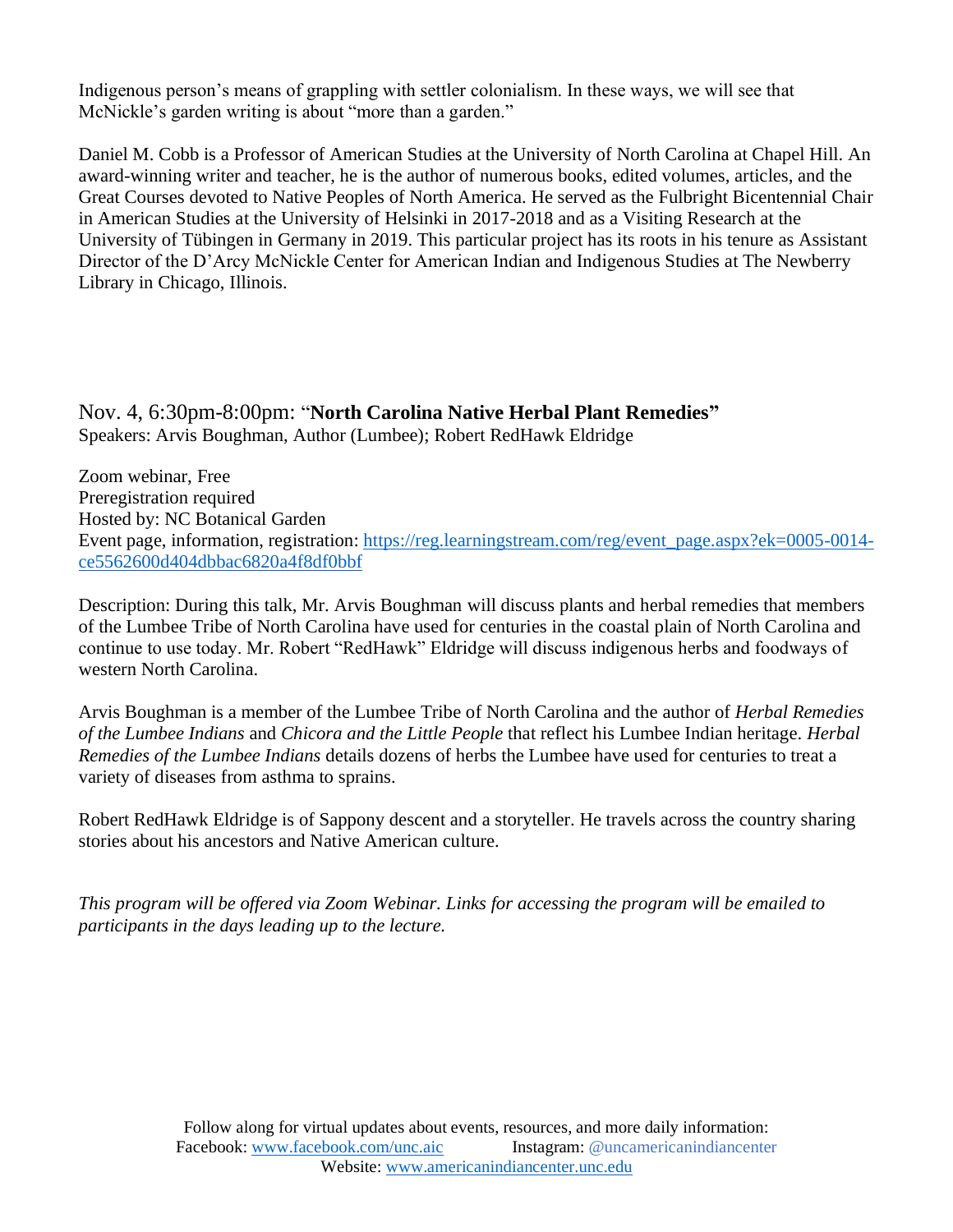### Nov. 6, 7:00pm-9:00pm: **Skywatching at Dix Park (Raleigh) with Morehead Planetarium**

Location: Big Field at Dix Park, 1010 Blair Drive, Raleigh, NC, 27603 Free, registration encouraged Event page, information, registration:<https://dixpark.org/event/skywatching>

Join staff and volunteers from the Morehead Planetarium and Science Center, Chapel Hill Astronomical and Observational Society (CHAOS), and Raleigh Astronomy Club (RAC) for skywatching at Dix Park. Facilitators will share sky stories from different cultures including American Indian constellation stories.

Look through telescopes, facilitated by Morehead staff and dedicated volunteers, at a variety of objects in the sky including Jupiter and Saturn. To set the stargazing mood, the Triangle Sax Ensemble will be playing some tunes! Bring a blanket or chairs so you can relax under the stars.

**Registration:** This event is free and no ticket required. Registration helps us plan for attendance and we can update registered participants of inclement weather changes.

### Nov. 9, 7:00pm: **Michael D. Green Lecture in American Indian Studies: "The State of Many Nations: Pushing Boundaries and a Post-***McGirt* **Oklahoma"**

Zoom link:<https://unc.zoom.us/j/92365350701>

Speaker: Professor Stacy Leeds, Dean Emeritus of University of Arkansas School of Law; also Professor of Law and Leadership at Arizona State University

Please join us via Zoom for the 13th Annual Michael D. Green Lecture in American Indian Studies. Stacy Leeds, a citizen of the Cherokee Nation, is the Dean Emeritus of University of Arkansas School of Law and Leadership at Arizona State University. She is an educator and scholar of Indigenous law and policy. She is an elected member of the American Law Institute and a recipient of the American Bar Association's Spirit of Excellence Award. Leeds is currently a district court appellate judge for Muscogee (Creek) Nation and an appellate court judge for other Indigenous Nations. She also serves on the board of directors for Kituwah Economic Development (Kituwah LLC), American Indian Graduate Center, American Indian Resource Center, Inc., and as a board president of Akiptan (CDFI). Leeds holds law degrees from the University of Wisconsin (LL.M.) and University of Tulsa (J.D.), a business degree from University of Tennessee (M.B.A.), and an undergraduate degree in history from Washington University in St. Louis (B.A.).

This lecture is co-sponsored by UNC American Indian Center, the Department of American Indian and Indigenous Studies, and the Department of American Studies.

Follow along for virtual updates about events, resources, and more daily information: Facebook[: www.facebook.com/unc.aic](http://www.facebook.com/unc.aic) Instagram: @uncamericanindiancenter Website[: www.americanindiancenter.unc.edu](http://www.americanindiancenter.unc.edu/) Nov. 12, 10:00am-4:00pm: **Native Plant Symposium: "Green Roots, Red Resilience"**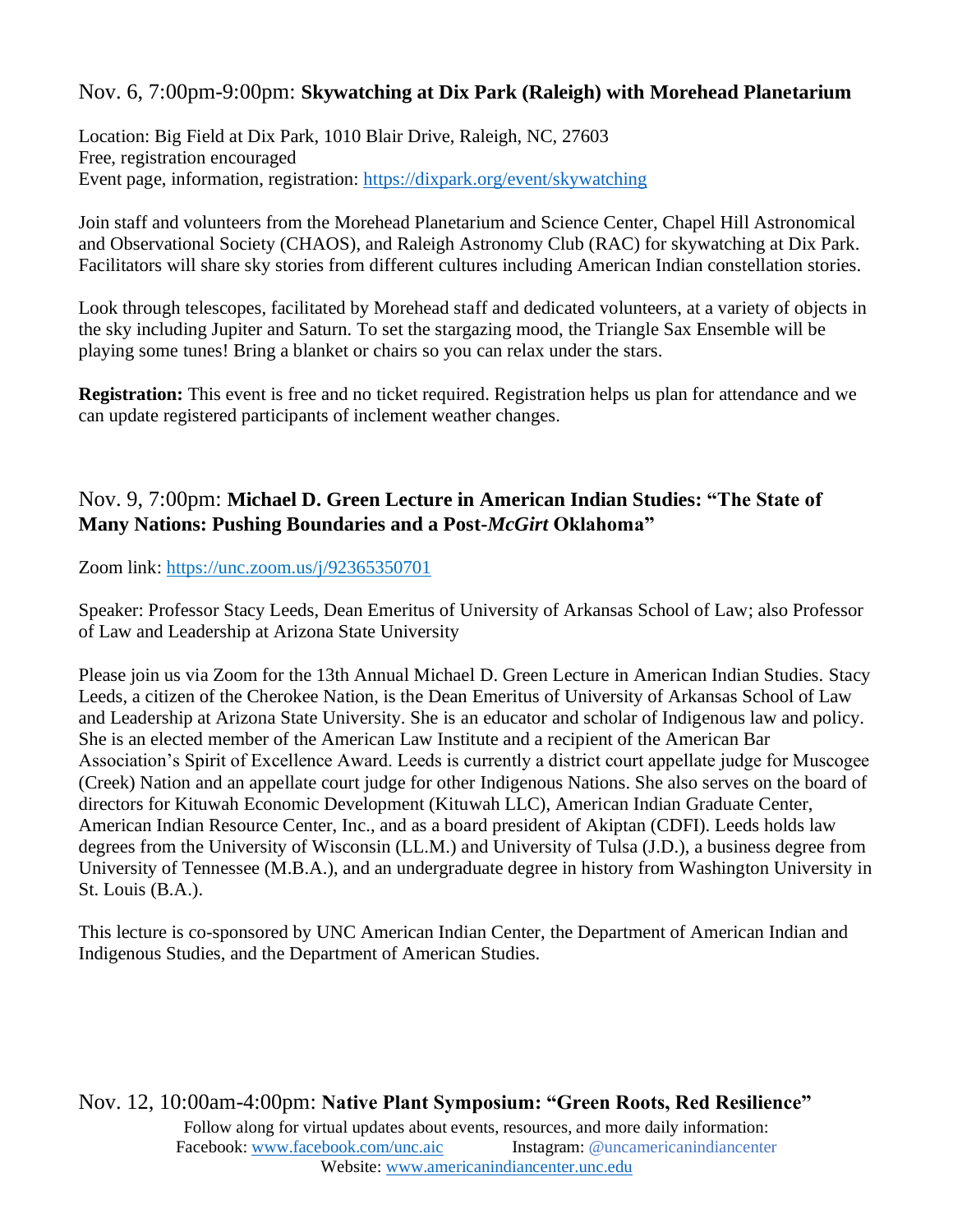In-person, Reeves Auditorium, NC Botanical Garden Some sessions simulcast via Zoom, register for link. \*FREE\* to attend, pre-registration is required: Registration: [https://reg.learningstream.com/reg/event\\_page.aspx?ek=0005-0014-](https://reg.learningstream.com/reg/event_page.aspx?ek=0005-0014-16f343b26232427fa1e643035a87f487) [16f343b26232427fa1e643035a87f487](https://reg.learningstream.com/reg/event_page.aspx?ek=0005-0014-16f343b26232427fa1e643035a87f487)

**Green Roots, Red Resilience** is focused on celebrating cultural relationships between Native American people and native plants. Through hands-on workshops led by local Native American plant knowledge keepers, we will explore and celebrate cultural uses, traditions, and relationships among multiple Native plants and the people who have been tending to and using these plants since time immemorial. We will learn from current-day community ethnobotany programs, taste traditional teas, discuss plant medicine, explore local fruits and edible plants, weave cattail mats, and exchange native plant seeds. Lunch and parking will be provided.

Our fantastic speakers represent four different Tribal Nations across NC - Haliwa-Saponi Indian Tribe, Lumbee Tribe of North Carolina, Occaneechi Band of the Saponi Nation, and Waccamaw Siouan Indian Tribe. We are thrilled to bring together such a knowledgeable and diverse team.

#### **Seed Swap!!**

We are hosting a community seed swap - please bring seeds \*of Native plants\* to share if you have them! We will have some local Native seeds, and encourage you to bring your own seeds to contribute and swap. We welcome \*Native\* seeds and starts of any variety – edible plants, pollinator plants, medicinal plants, corn, vegetables, herbs, flowers, rhizomes and propagatable roots. We will supply the envelopes and labels for swapping, as well as some starter seed packs.

| 10am                         | Welcome, Overview, Introductions                                | Speaker                                                                  |
|------------------------------|-----------------------------------------------------------------|--------------------------------------------------------------------------|
| 10:30am-<br>12 <sub>pm</sub> | From Traditional to "TraditioNOW" &<br>Persimmon Activity       | Dr. Linwood Watson<br>(Haliwa-Saponi)                                    |
| $12pm-1pm$                   | Lunch & Explore NCBG<br>Seed Swap!! & Check out resource tables | Catered boxed lunch, Seed<br>swap table!<br>*bring Native seeds to share |
| $1pm-2pm$                    | The many uses of Pine Needles, Cedar, Sumac,<br>and Sassafras   | Vickie Jeffries<br>(Occaneechi Band of the<br>Saponi Nation)             |
| $2pm-3pm$                    | Learning from the Healing Green Space                           | Darlene Graham & Sue Jacobs<br>(Waccamaw Siouan)                         |
| $3pm-4pm$                    | Community Discussion, Reflection, and<br>Dreaming               | Facilitator:<br>Jesalyn Keziah (Lumbee)                                  |
| 4pm                          | Departure, take resources, seed swap table                      |                                                                          |

Agenda:

### Nov. 11–18: **Virtual Film Screening: Diary of a Lost Bird (2021)**

Follow along for virtual updates about events, resources, and more daily information: Facebook[: www.facebook.com/unc.aic](http://www.facebook.com/unc.aic) Instagram: @uncamericanindiancenter Website[: www.americanindiancenter.unc.edu](http://www.americanindiancenter.unc.edu/)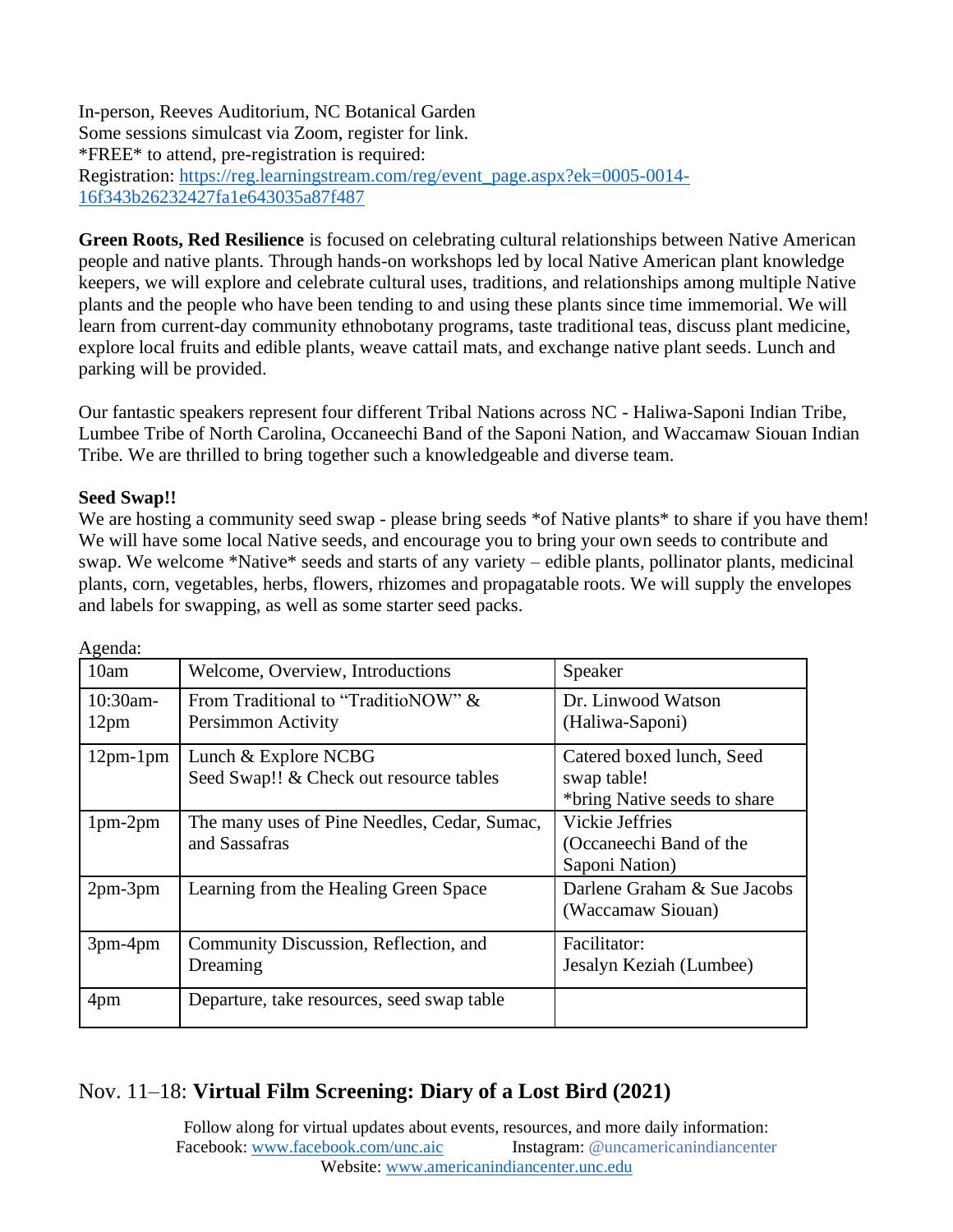#### Registration: <https://www.chathamcountync.gov/Home/Components/Calendar/Event/35253/1445?curm=11&cury=2021>

In recognition of **[Native American Heritage Month](https://nativeamericanheritagemonth.gov/)**, Chatham Community Library will host a virtual film screening of *[Daughter of a Lost Bird](https://www.wmm.com/catalog/film/daughter-of-a-lost-bird/)* (2021) beginning Thursday, November 11 –November 18.

"Lost birds" refers to a term for Native children adopted out of their tribal communities. Right after the Indian Child Welfare Act of 1978 became the law of the land, Kendra Mylnechuk Potter was adopted into a white family and raised with no knowledge of her Native parentage. This beautiful and intimate film follows Kendra on her journey to find her birth mother April, also a Native adoptee, and return to her Lummi homelands in Washington State. With a sensitive yet unflinching lens, director Brooke Swaney (Blackfeet/Salish) documents Kendra and April as they connect with relatives and navigate what it means to be Native, and to belong to a tribe from the outside looking in. Along the way, Kendra uncovers generations of emotional and spiritual beauty and pain and comes to the startling realization that she is a living legacy of U. S. assimilationist policy. By sharing a deeply personal experience of inherited cultural trauma, the film opens the door to broader and more complicated conversations about the erasure of Native culture and questions of identity surrounding adoption.

Access to the virtual screening will be available beginning Thursday, November 11, by clicking **[HERE](https://www.wmm.com/virtual-screening-room/daughter-of-a-lost-bird-watch-page-chatham-community-library/)** . **A password is required at the time of viewing.** Please contact social.library@chathamlibraries.org to request the password or for additional information.

### Nov. 15–21: **Rock Your Mocs Week**

Use hashtags #RockYourMocs #RockYourMocs2020 and #AIHM\_UNC to share your pics! This is a global celebration of Indigenous cultures. More info: <https://www.facebook.com/RockYourMocs/>

Established 2011, Rock Your Mocs is a worldwide Native American & Indigenous Peoples social media event held annually and during National Native American Heritage Month. People wear their moccasins, take a photo or video, add the hashtag #RockYourMocs and #AIHM\_UNC and upload to social media.

# Nov. 16, 12:00pm-1:00pm: **Explore NIH Internships/Jobs – Native Outreach Session**

Facilitator; Jenn Evans, Haliwa-Saponi Webex webinar, preregistration: [https://nih.webex.com/webappng/sites/nih/meeting/info/501c51a24ce440999cfcaa832bc16b52?isPopupR](https://nih.webex.com/webappng/sites/nih/meeting/info/501c51a24ce440999cfcaa832bc16b52?isPopupRegisterView=true) [egisterView=true](https://nih.webex.com/webappng/sites/nih/meeting/info/501c51a24ce440999cfcaa832bc16b52?isPopupRegisterView=true)

Chat with Jenn Evans (Haliwa-Saponi) to Explore NIH Internships and Jobs. Our goal is to inform American Indian students in college what internship/career opportunities that the NIH has to offer. Please feel free to share with other areas of UNC, as we will be discussing various topics.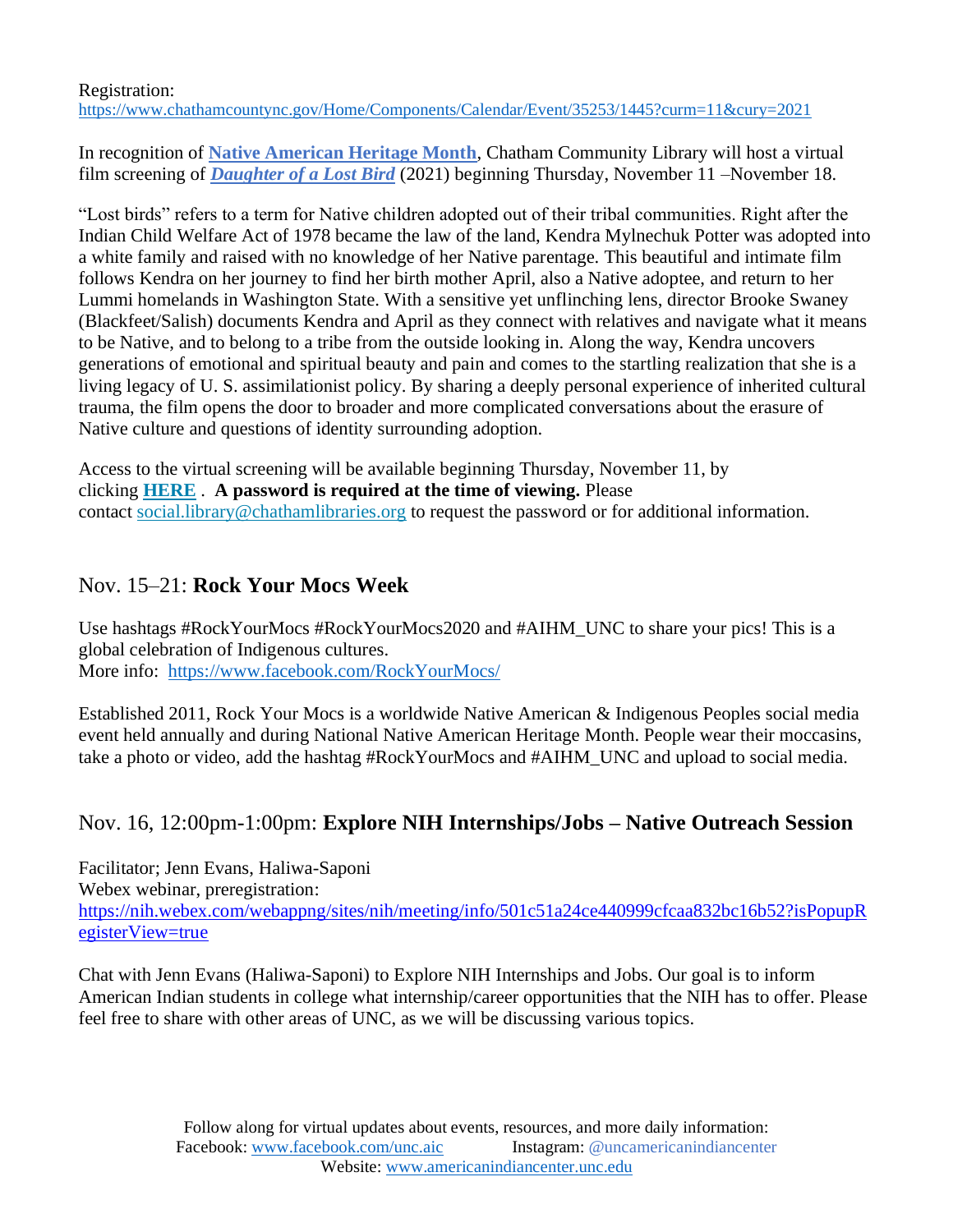### Nov. 16, 7:00pm: **Screening: The Last Symposium |** ᎣᎣ ᎣᎣᎣ ᎣᎣᎣᎣᎣᎣ ᎣᎣᎣᎣᎣᎣ

Chelsea Theatre (off campus) – 1129 Weaver Dairy Rd Suite AB, Chapel Hill, NC 27514 \*requires proof of vaccination or negative Covid test results to enter <https://nclatinamericanfilmfestival.org/image-language-body-indigenous-films-at-the-chelsea/> <https://thechelseatheater.org/>

#### Part of the series: **IMAGE, LANGUAGE & BODY. Indigenous Films at the Chelsea Theater**

The Cherokee Language is on the precipice of extinction. Since the production of this documentary the number of fluent speakers in the Cherokee homeland of North Carolina, has dropped from 213 to 190. The majority of those speakers are 65 and older, some are unable or unwilling to teach the language. This documentary follows students & teachers of the Cherokee Language, at what would be the last Cherokee Language symposium before Covid-19. Dir. by Trevor Trout. 2018. 55 minutes.

# Nov. 17, 11 AM–2 PM: **Land Acknowledgement Rally**

Location: "The Gift", near the Pit <https://americanindiancenter.unc.edu/resources/the-gift/>

Join the First Nations Graduate Circle (FNGC) as we rally the campus community to support the University's adoption of a Land Acknowledgment. After the University's recognition of Indigenous People's Day, we want to keep the momentum going! As a note, this is not an endorsement of a particular acknowledgment as much as it is a push for the University to make the adoption of a Land Acknowledgment an immediate priority. We'll have informational flyers, games, treats, and prizes. Join in the fun or help us spread the word. Let's do this!

# Nov. 18, 6:30-8:30pm: **Carolina Indian Circle: Culture Show**

Location: Great Hall in the Carolina Union <https://heellife.unc.edu/organization/carolina-indian-circle>

As part of American Indian History Month, the Carolina Indian Circle presents their annual culture show. All are welcome. Admission is free.

Hosted by: Carolina Indian Circle, UNC-CH undergraduate Native American student group.

Follow along for virtual updates about events, resources, and more daily information: Facebook[: www.facebook.com/unc.aic](http://www.facebook.com/unc.aic) Instagram: @uncamericanindiancenter Website[: www.americanindiancenter.unc.edu](http://www.americanindiancenter.unc.edu/) Nov. 20, 11:00am-4:00pm**: 26 th Annual NC American Indian Heritage Celebration**